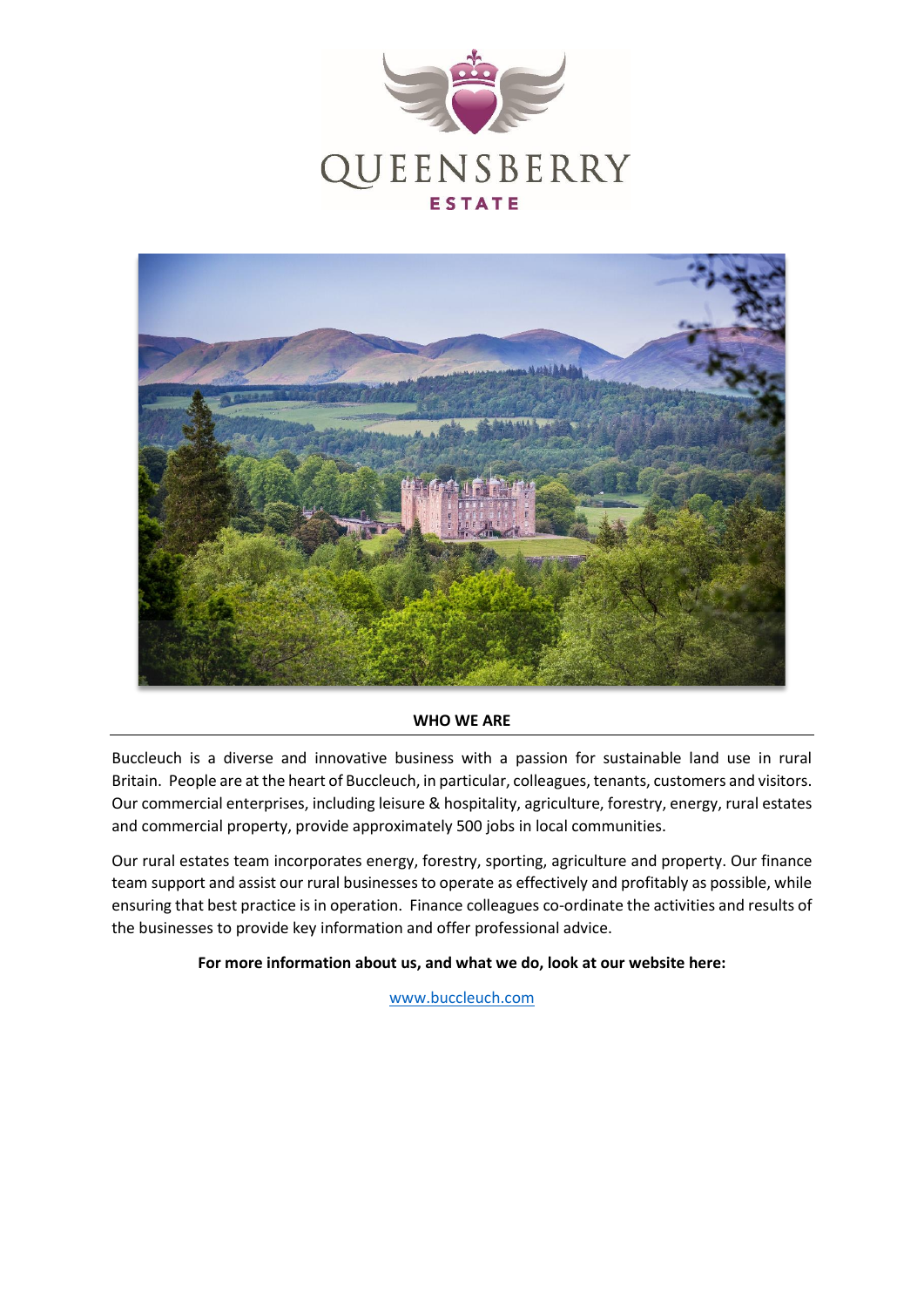#### **OUR VALUES**



- We treat each other with respect
- We do our best for customers
- We care about our communities
- We actively manage our impact on the environment

#### **WORKING FOR US**

Shepherd, Lettings Agent, GIS Technician, Gardener, App Developer, Joiner, Wildlife Ranger, Barista, Forester, Surveyor, Retail Assistant, House Guide, Project Manager, Finance Assistant, Fencer, Site Engineer…

Just some of the many and varied roles people carry out at Buccleuch and chances are, you won't have worked anywhere like it before. Whether you're based on one of our stunning rural estates or in our centrally located modern Edinburgh office, if you join us, you can expect to be busy and challenged, but you'll never find it dull. Colleagues are encouraged to use their initiative and many have had the opportunity to develop their roles. We're particularly committed to safety and wellbeing and we like to think this is a great place to work.

In our last People Survey colleagues reported that they are proud to work for Buccleuch, they understand what is expected of them and feel that their team environment is supportive. Here's what some of our colleagues had to say:

## ''It's a great place to work''

''Buccleuch is unique but it's the people that really make it"

''I enjoy being part of the team''

*"The company has really demonstrated commitment to everyone's wellbeing"*



# "I felt valued during what has been a difficult time"

"The mansion houses and grounds are so beautiful and it's interesting to work with a family whose roots trace back to King Charles II and beyond"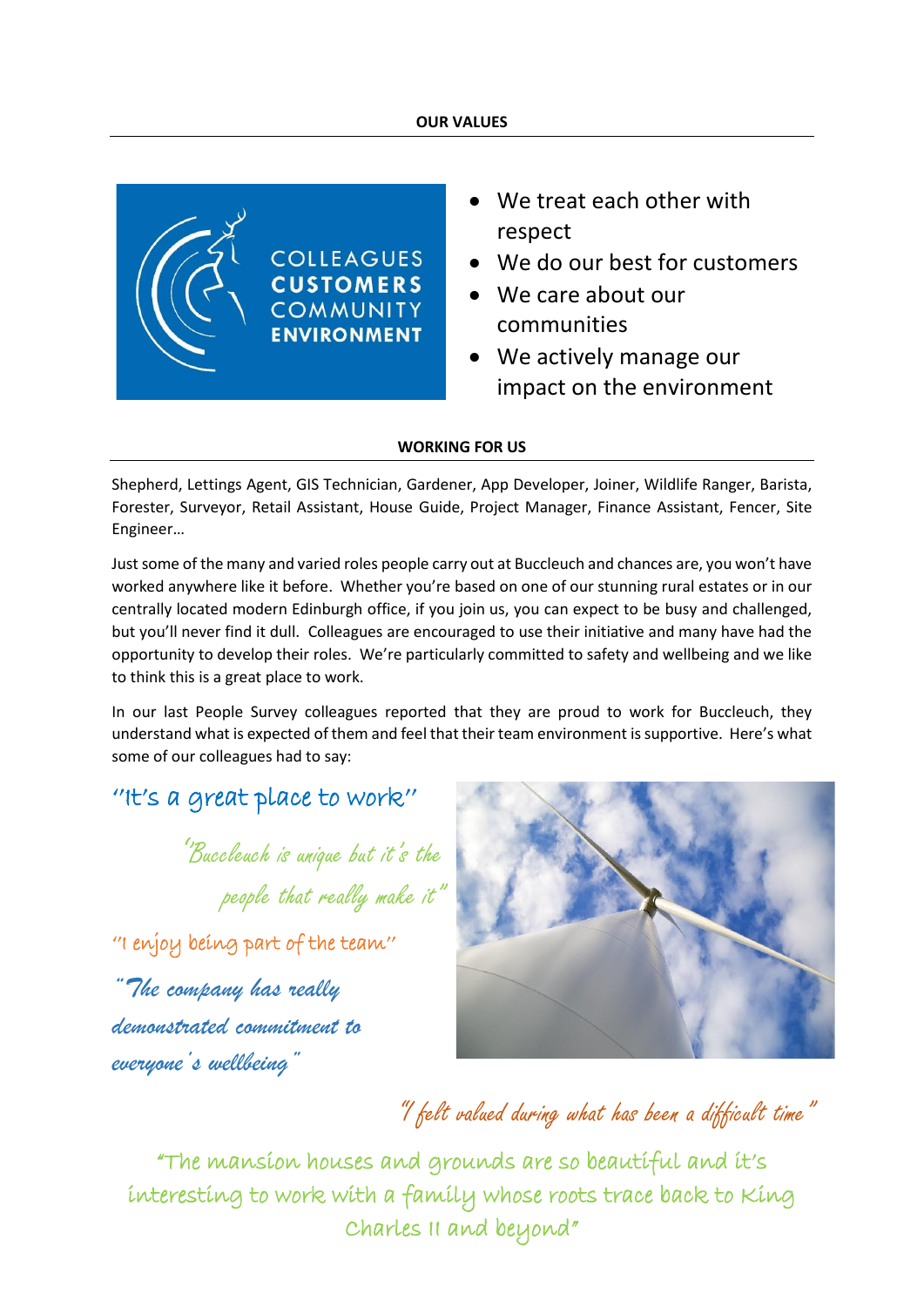| Role title        | Purchase Ledger Assistant | Perm/temp             | Permanent                |
|-------------------|---------------------------|-----------------------|--------------------------|
| <b>Location</b>   | Queensberry Estate        | <b>Hours per week</b> | 37.5                     |
| <b>Start date</b> | ASAP                      | <b>Manager's role</b> | Senior Finance Assistant |

As Purchase Ledger Assistant you will process and maintain purchase ledger records, provide financial administrative support and deal with a variety of financial transactions for the Queensberry team.

You will find more detail about the day-to-day responsibilities and tasks involved in this role at the end of this pack.

#### **Salary & benefits**

| Salary range (dependent on experience)*                                                                                                                                                                                          | £19,000 - £20,000 |  |  |
|----------------------------------------------------------------------------------------------------------------------------------------------------------------------------------------------------------------------------------|-------------------|--|--|
| <b>Employer pension contribution (subject to you contributing 3.5%)</b>                                                                                                                                                          | 5.5%              |  |  |
| Annual leave (inclusive of public and statutory holidays)*                                                                                                                                                                       | 30 days           |  |  |
| Life assurance                                                                                                                                                                                                                   | 2.5 times salary  |  |  |
| $\star$ exclusive for a set of the second contract of the set of the second second second second second second second second second second second second second second second second second second second second second second s |                   |  |  |

\*Salary & annual leave are pro-rated for part-time employees



Holidays increase by one day for five years' continuous employment (up to a maximum of 5 additional days) and we offer the opportunity to join a holiday purchase scheme (after one year's employment) along with a pension and cycle to work salary sacrifice schemes.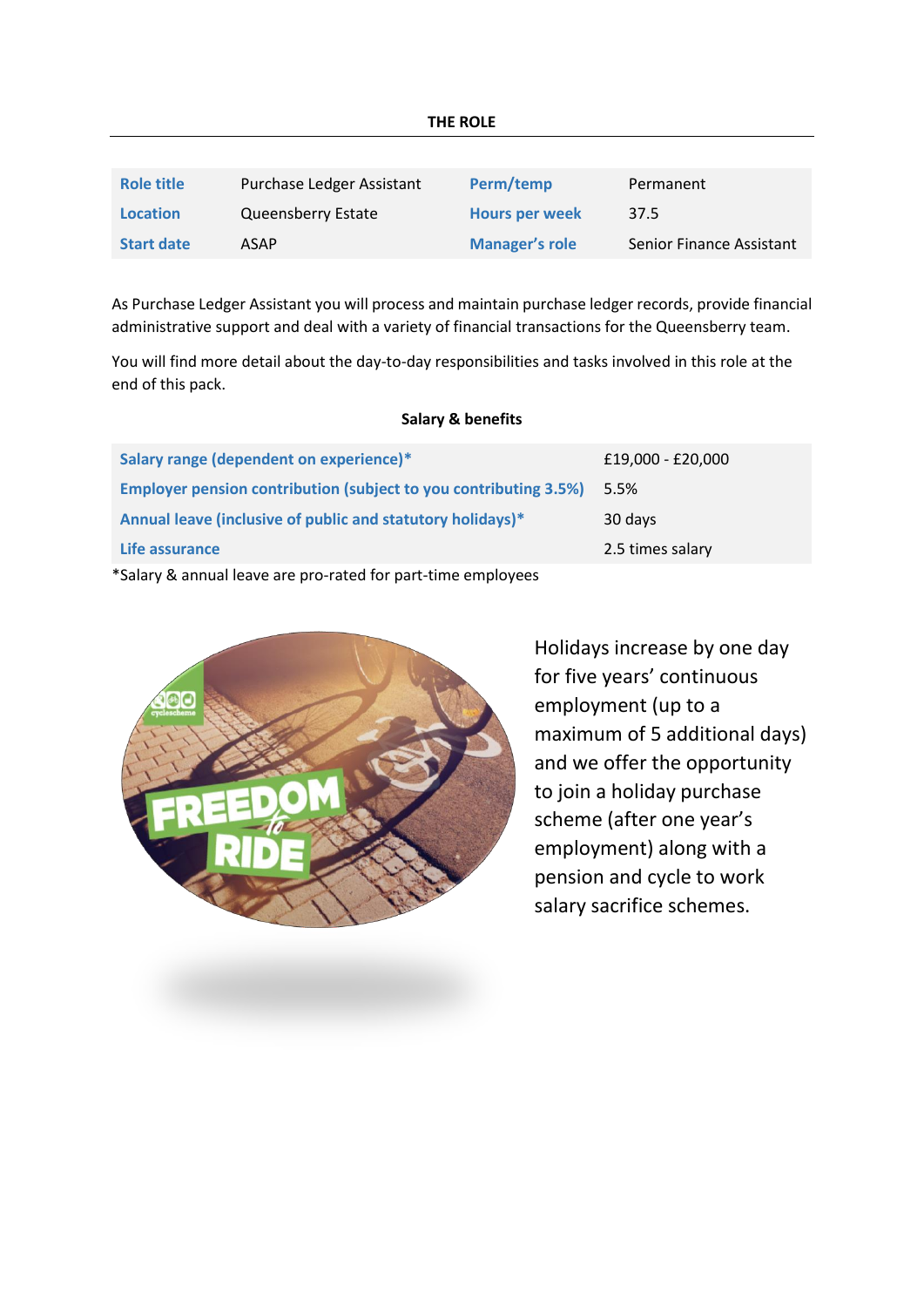#### **THE PERSON**

We want to hear from candidates who have the skills listed below and who can demonstrate the personal traits and behaviours that are key to success in this role.

| <b>Essential skills</b>                                                                     | <b>Personal traits &amp; behaviours</b>                                                         |  |
|---------------------------------------------------------------------------------------------|-------------------------------------------------------------------------------------------------|--|
| Excellent IT skills, particularly in the use of MS<br>Office, Excel and accounting software | High standards of work with an eye for detail                                                   |  |
| Strong numeracy and organisation skills                                                     | Proactive with a flexible approach to work                                                      |  |
| Good communication skills                                                                   | A 'can do' attitude along with a willingness to<br>provide support and assistance to colleagues |  |
|                                                                                             | Confident, friendly and professional                                                            |  |

We are looking for candidates who have these qualifications and experience:

| <b>Qualifications</b> | <b>Experience</b>                                  |  |
|-----------------------|----------------------------------------------------|--|
| Full driving licence  | Previous experience in a similar role is desirable |  |
|                       | but not essential                                  |  |

While experience of working with Microsoft Dynamics is not essential, it will help!